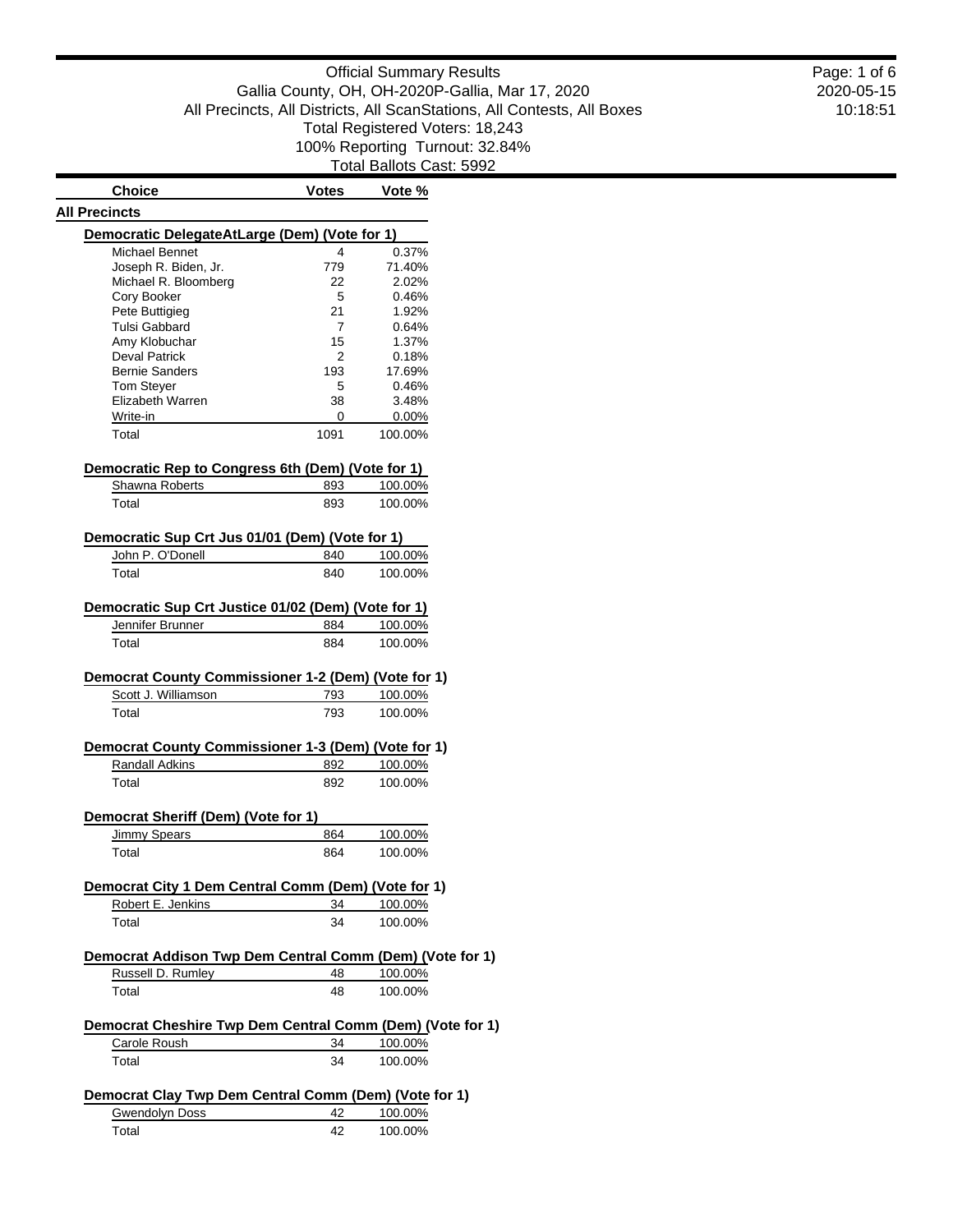|                                                                                 |                | <b>Official Summary Results</b>                                         | Page: 2 of 6 |
|---------------------------------------------------------------------------------|----------------|-------------------------------------------------------------------------|--------------|
|                                                                                 |                | Gallia County, OH, OH-2020P-Gallia, Mar 17, 2020                        | 2020-05-15   |
|                                                                                 |                | All Precincts, All Districts, All ScanStations, All Contests, All Boxes | 10:18:51     |
|                                                                                 |                | Total Registered Voters: 18,243                                         |              |
|                                                                                 |                | 100% Reporting Turnout: 32.84%                                          |              |
|                                                                                 |                | Total Ballots Cast: 5992                                                |              |
| <b>Choice</b>                                                                   | <b>Votes</b>   | Vote %                                                                  |              |
| Democrat Gallipolis Twp Dem Central Comm (Dem) (Vote for 1)                     |                |                                                                         |              |
| John Burnett                                                                    | 49             | 100.00%                                                                 |              |
| Total                                                                           | 49             | 100.00%                                                                 |              |
| Democrat Green 5 Dem Central Comm (Dem) (Vote for 1)                            |                |                                                                         |              |
| Raymond C. Matura                                                               | 55             | 100.00%                                                                 |              |
| Total                                                                           | 55             | 100.00%                                                                 |              |
|                                                                                 |                |                                                                         |              |
| Democrat Greenfield Twp Dem Central Comm (Dem) (Vote for 1)                     |                |                                                                         |              |
| Randall L. Hammond                                                              | 14             | 100.00%                                                                 |              |
| Total                                                                           | 14             | 100.00%                                                                 |              |
| Democrat Guyan Twp Dem Central Comm (Dem) (Vote for 1)                          |                |                                                                         |              |
| Jeffery J. Fowler                                                               | 22             | 100.00%                                                                 |              |
| Total                                                                           | 22             | 100.00%                                                                 |              |
|                                                                                 |                |                                                                         |              |
| Democrat Harrison Twp Dem Central Comm (Dem) (Vote for 1)                       |                |                                                                         |              |
| No Valid Pettition                                                              | 2              | 100.00%                                                                 |              |
| Total                                                                           | $\overline{2}$ | 100.00%                                                                 |              |
|                                                                                 |                |                                                                         |              |
| Democrat Huntington Twp Dem Central Comm (Dem) (Vote for 1)<br><b>Mary Deel</b> |                |                                                                         |              |
| Total                                                                           | 50<br>50       | 100.00%<br>100.00%                                                      |              |
|                                                                                 |                |                                                                         |              |
| Democrat Morgan Twp Dem Central Comm (Dem) (Vote for 1)                         |                |                                                                         |              |
| <b>Randall Adkins</b>                                                           | 30             | 100.00%                                                                 |              |
| Total                                                                           | 30             | 100.00%                                                                 |              |
|                                                                                 |                |                                                                         |              |
| Democrat Raccoon Twp Dem Central Comm (Dem) (Vote for 1)                        |                |                                                                         |              |
| Jennifer A. Easter                                                              | 35             | 100.00%                                                                 |              |
| Total                                                                           | 35             | 100.00%                                                                 |              |
| Democrat Springfield 2 Dem Central Comm (Dem) (Vote for 1)                      |                |                                                                         |              |
| Eric L. Whitt                                                                   | 33             | 100.00%                                                                 |              |
| Total                                                                           | 33             | 100.00%                                                                 |              |
|                                                                                 |                |                                                                         |              |
| Democrat Walnut Twp Dem Central Comm (Dem) (Vote for 1)                         |                |                                                                         |              |
| Debra Elliott                                                                   | 42             | 100.00%                                                                 |              |
| Total                                                                           | 42             | 100.00%                                                                 |              |
| Republican Delegate (Rep) (Vote for 1)                                          |                |                                                                         |              |
| Donald J. Trump                                                                 | 4074           | 100.00%                                                                 |              |
| Total                                                                           | 4074           | 100.00%                                                                 |              |
|                                                                                 |                |                                                                         |              |
| Republican DelegateAtLarge (Rep) (Vote for 1)                                   |                |                                                                         |              |
| Donald J. Trump                                                                 | 3946           | 100.00%                                                                 |              |
| Total                                                                           | 3946           | 100.00%                                                                 |              |
|                                                                                 |                |                                                                         |              |
| Republican Congress 6th (Rep) (Vote for 1)                                      |                |                                                                         |              |
| <b>Bill Johnson</b><br>Kenneth Morgan                                           | 3676<br>616    | 85.65%<br>14.35%                                                        |              |
| Total                                                                           | 4292           | 100.00%                                                                 |              |
|                                                                                 |                |                                                                         |              |
| Republican Supreme Crt Justice 01/01 (Rep) (Vote for 1)                         |                |                                                                         |              |
| Sharon L. Kennedy                                                               | 3410           | 100.00%                                                                 |              |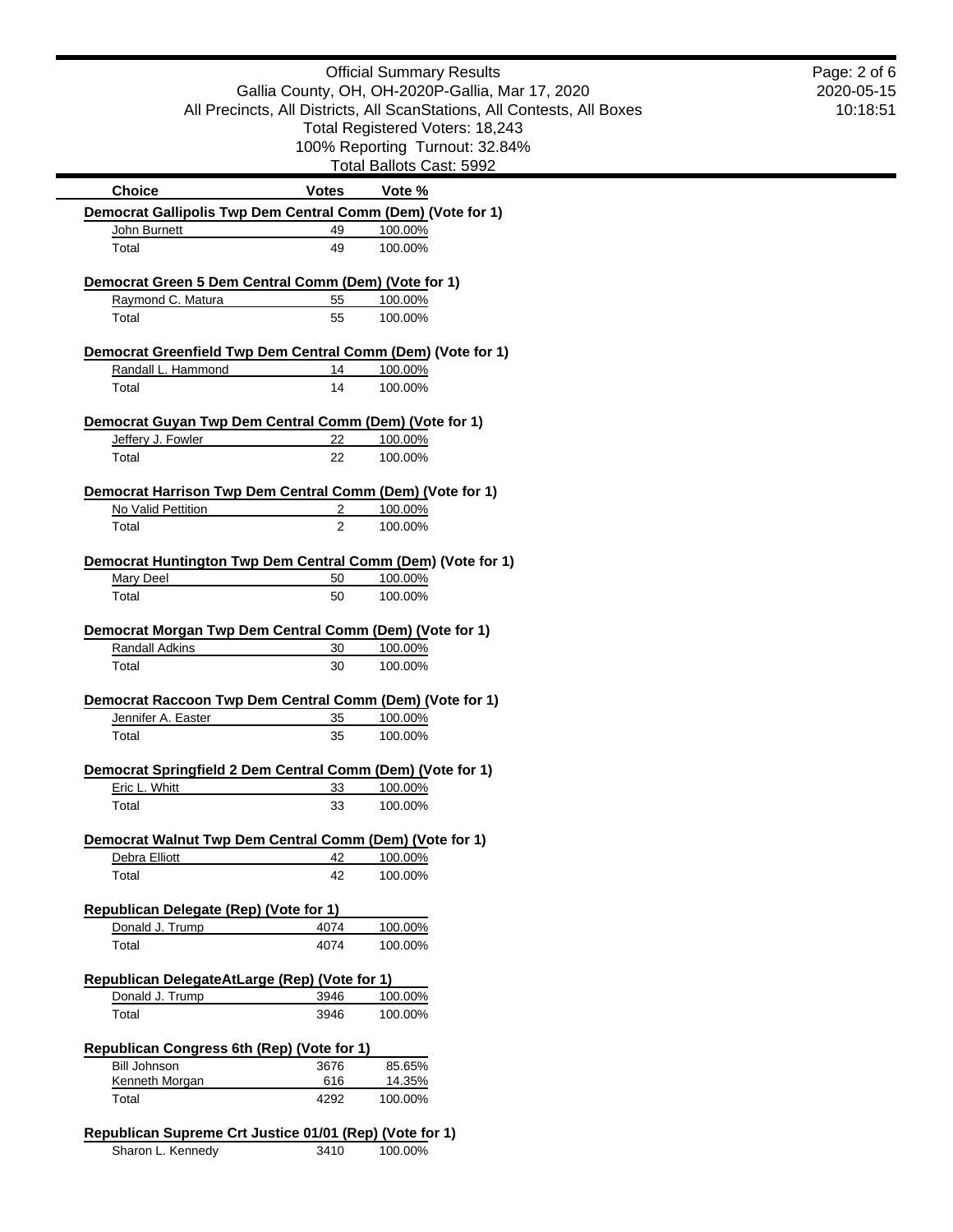|                                                                           |              | <b>Official Summary Results</b>                                         | Page: 3 of 6 |
|---------------------------------------------------------------------------|--------------|-------------------------------------------------------------------------|--------------|
|                                                                           |              | Gallia County, OH, OH-2020P-Gallia, Mar 17, 2020                        | 2020-05-15   |
|                                                                           |              | All Precincts, All Districts, All ScanStations, All Contests, All Boxes | 10:18:51     |
|                                                                           |              | Total Registered Voters: 18,243                                         |              |
|                                                                           |              | 100% Reporting Turnout: 32.84%                                          |              |
|                                                                           |              | Total Ballots Cast: 5992                                                |              |
| <b>Choice</b>                                                             | <b>Votes</b> | Vote %                                                                  |              |
| Total                                                                     | 3410         | 100.00%                                                                 |              |
|                                                                           |              |                                                                         |              |
| Republican Supreme Crt Justice 01/02 (Rep) (Vote for 1)                   |              |                                                                         |              |
| Judi French                                                               | 3329         | 100.00%                                                                 |              |
| Total                                                                     | 3329         | 100.00%                                                                 |              |
| Republican Crt of Appeals 4th (Rep) (Vote for 1)                          |              |                                                                         |              |
| Peter B. Abele                                                            | 3437         | 100.00%                                                                 |              |
| Total                                                                     | 3437         | 100.00%                                                                 |              |
|                                                                           |              |                                                                         |              |
| Republican State Ctrl Comm, Man 17 (Rep) (Vote for 1)                     |              |                                                                         |              |
| Phil A. Bowman                                                            | 3436         | 100.00%                                                                 |              |
| Total                                                                     | 3436         | 100.00%                                                                 |              |
| Republican State Ctrl Comm, Woman 17 (Rep) (Vote for 1)                   |              |                                                                         |              |
| <b>Bonnie Ward</b>                                                        | 3320         | 100.00%                                                                 |              |
| Total                                                                     | 3320         | 100.00%                                                                 |              |
|                                                                           |              |                                                                         |              |
| Republican State Rep 93rd (Rep) (Vote for 1)<br>Jeff Halley               | 2647         | 58.06%                                                                  |              |
| Jason C. Stephens                                                         | 1912         | 41.94%                                                                  |              |
| Total                                                                     | 4559         | 100.00%                                                                 |              |
|                                                                           |              |                                                                         |              |
| Republican Common Pleas Probate Juvenile Div (Rep) (Vote for 1)           |              |                                                                         |              |
| Tho S. Moulton, Jr.                                                       | 3837         | 100.00%                                                                 |              |
| Total                                                                     | 3837         | 100.00%                                                                 |              |
| Republican County Commissioner 1-2 (Rep) (Vote for 1)                     |              |                                                                         |              |
| Brent A. Saunders                                                         | 1934         | 41.52%                                                                  |              |
| Q. Jay Stapleton                                                          | 2724         | 58.48%                                                                  |              |
| Total                                                                     | 4658         | 100.00%                                                                 |              |
|                                                                           |              |                                                                         |              |
| Republican County Commissioner 1-3 (Rep) (Vote for 1)<br>M. Eugene Greene | 2269         | 50.78%                                                                  |              |
| David K. Smith                                                            | 2199         | 49.22%                                                                  |              |
| Total                                                                     | 4468         | 100.00%                                                                 |              |
|                                                                           |              |                                                                         |              |
| Republican Prosecuting Attorney (Rep) (Vote for 1)                        |              |                                                                         |              |
| Jason D. Holdren                                                          | 3881         | 100.00%                                                                 |              |
| Total                                                                     | 3881         | 100.00%                                                                 |              |
| Republican Clerk Of Courts (Rep) (Vote for 1)                             |              |                                                                         |              |
| Noreen M. Saunders                                                        | 3945         | 100.00%                                                                 |              |
| Total                                                                     | 3945         | 100.00%                                                                 |              |
|                                                                           |              |                                                                         |              |
| <b>Republican Sheriff (Rep) (Vote for 1)</b>                              |              |                                                                         |              |
| Matthew D. Champlin<br>Ric A. Harrison II                                 | 3397<br>1197 | 73.94%<br>26.06%                                                        |              |
| Total                                                                     | 4594         | 100.00%                                                                 |              |
|                                                                           |              |                                                                         |              |
| Republican County Recorder (Rep) (Vote for 1)                             |              |                                                                         |              |
| J. Roger Walker                                                           | 3828         | 100.00%                                                                 |              |
| Total                                                                     | 3828         | 100.00%                                                                 |              |
| Republican County Treasurer (Rep) (Vote for 1)                            |              |                                                                         |              |
| <b>Steve McGhee</b>                                                       | 3706         | 100.00%                                                                 |              |
|                                                                           |              |                                                                         |              |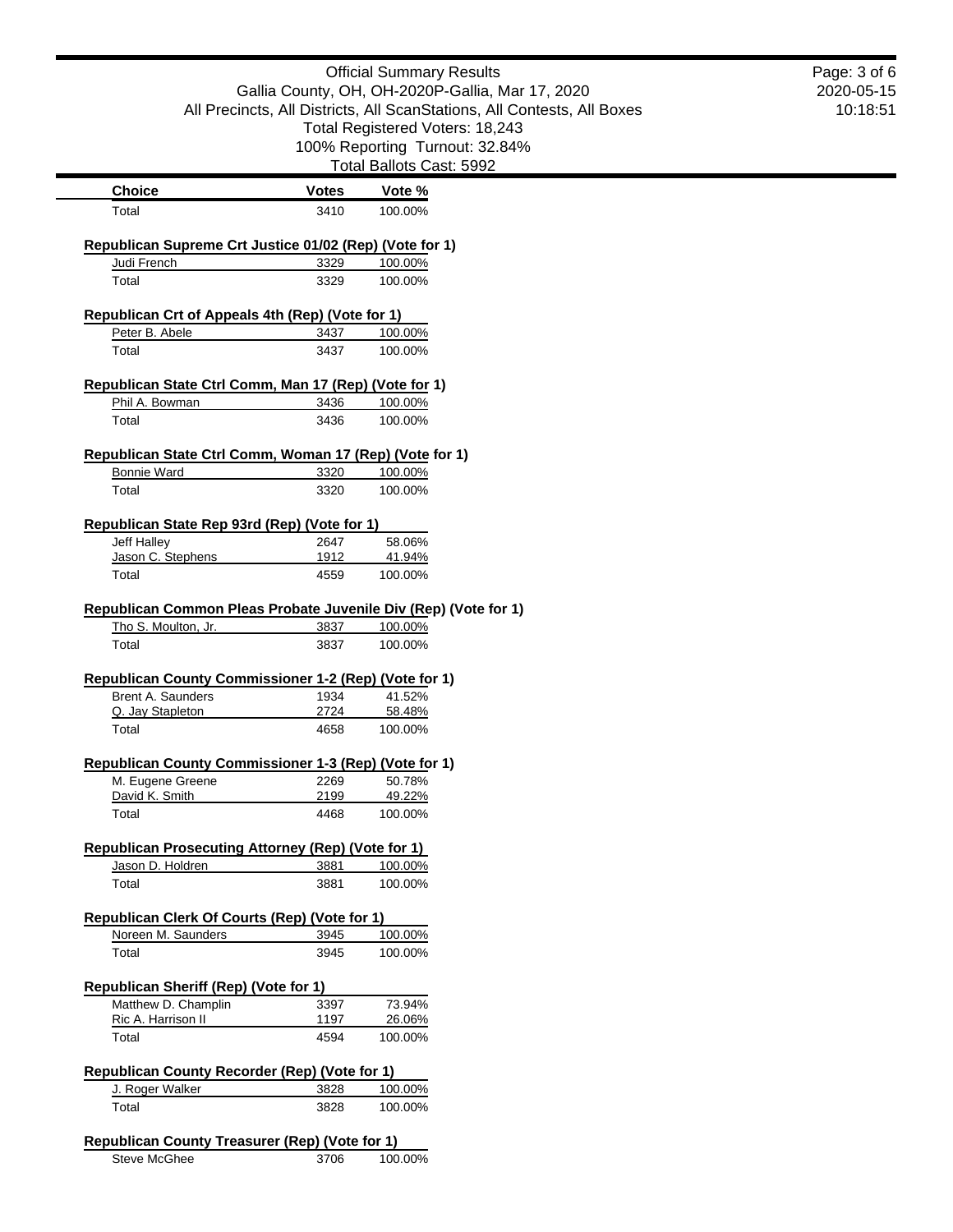## Official Summary Results Gallia County, OH, OH-2020P-Gallia, Mar 17, 2020 All Precincts, All Districts, All ScanStations, All Contests, All Boxes Total Registered Voters: 18,243 100% Reporting Turnout: 32.84% Total Ballots Cast: 5992

| <b>Choice</b>                                                                                                                                                                                                                                                                                                                                                    | <b>Votes</b> | Vote %             |
|------------------------------------------------------------------------------------------------------------------------------------------------------------------------------------------------------------------------------------------------------------------------------------------------------------------------------------------------------------------|--------------|--------------------|
| Total                                                                                                                                                                                                                                                                                                                                                            | 3706         | 100.00%            |
| <b>Republican County Engineer (Rep) (Vote for 1)</b>                                                                                                                                                                                                                                                                                                             |              |                    |
| Brett A. Boothe                                                                                                                                                                                                                                                                                                                                                  | 3781         | 100.00%            |
| Total                                                                                                                                                                                                                                                                                                                                                            | 3781         | 100.00%            |
| <b>Republican Coroner (Rep) (Vote for 1)</b>                                                                                                                                                                                                                                                                                                                     |              |                    |
| Write-in                                                                                                                                                                                                                                                                                                                                                         | 1517         | 100.00%            |
| Total                                                                                                                                                                                                                                                                                                                                                            | 1517         | 100.00%            |
| Republican City 1 Rep Central Comm (Rep) (Vote for 1)                                                                                                                                                                                                                                                                                                            |              |                    |
| Paul D. Covey                                                                                                                                                                                                                                                                                                                                                    | 78           | 100.00%            |
| Total                                                                                                                                                                                                                                                                                                                                                            | 78           | 100.00%            |
| Republican City 2 Rep Central Comm (Rep) (Vote for 1)                                                                                                                                                                                                                                                                                                            |              |                    |
| <b>Troy Johnson</b>                                                                                                                                                                                                                                                                                                                                              | 111          | 100.00%            |
| Total                                                                                                                                                                                                                                                                                                                                                            | 111          | 100.00%            |
| Republican City 3 Rep Central Comm (Rep) (Vote for 1)                                                                                                                                                                                                                                                                                                            |              |                    |
| Robert Jacks                                                                                                                                                                                                                                                                                                                                                     | 186          | 100.00%            |
| Total                                                                                                                                                                                                                                                                                                                                                            | 186          | 100.00%            |
| Republican Addison Twp Rep Central Comm (Rep) (Vote for 1)                                                                                                                                                                                                                                                                                                       |              |                    |
| Kimberly L. Vanmeter                                                                                                                                                                                                                                                                                                                                             | 140          | 100.00%            |
| Total                                                                                                                                                                                                                                                                                                                                                            | 140          | 100.00%            |
| Republican Cheshire Twp Rep Central Comm (Rep) (Vote for 1)<br><b>Randy Mulford</b>                                                                                                                                                                                                                                                                              | 89           | 100.00%            |
|                                                                                                                                                                                                                                                                                                                                                                  |              |                    |
|                                                                                                                                                                                                                                                                                                                                                                  |              |                    |
| Total                                                                                                                                                                                                                                                                                                                                                            | 89           | 100.00%            |
|                                                                                                                                                                                                                                                                                                                                                                  |              |                    |
| Kennison Saunders                                                                                                                                                                                                                                                                                                                                                | 266          | 100.00%            |
| Total                                                                                                                                                                                                                                                                                                                                                            | 266          | 100.00%            |
|                                                                                                                                                                                                                                                                                                                                                                  |              |                    |
| Brett A. Boothe                                                                                                                                                                                                                                                                                                                                                  | 225          | 100.00%            |
| Total                                                                                                                                                                                                                                                                                                                                                            | 225          | 100.00%            |
|                                                                                                                                                                                                                                                                                                                                                                  |              |                    |
| <b>Brent Billings</b>                                                                                                                                                                                                                                                                                                                                            | 126          | 44.21%             |
| Harold G. Montgomery                                                                                                                                                                                                                                                                                                                                             | 159          | 55.79%             |
| Total                                                                                                                                                                                                                                                                                                                                                            | 285          | 100.00%            |
|                                                                                                                                                                                                                                                                                                                                                                  |              |                    |
| William K. Burleson                                                                                                                                                                                                                                                                                                                                              | 99           | 100.00%            |
| Total                                                                                                                                                                                                                                                                                                                                                            | 99           | 100.00%            |
|                                                                                                                                                                                                                                                                                                                                                                  |              |                    |
| Russ V. Moore                                                                                                                                                                                                                                                                                                                                                    | 178          | 100.00%            |
| Total                                                                                                                                                                                                                                                                                                                                                            | 178          | 100.00%            |
| Republican Clay Twp Rep Central Comm (Rep) (Vote for 1)<br>Republican Gallipolis Twp Rep Central Comm (Rep) (Vote for 1)<br>Republican Green 1 Rep Central Comm (Rep) (Vote for 1)<br>Republican Green 2 Rep Central Comm (Rep) (Vote for 1)<br>Republican Green 4 Rep Central Comm (Rep) (Vote for 1)<br>Republican Green 5 Rep Central Comm (Rep) (Vote for 1) |              |                    |
| Cynthia Graham<br>Total                                                                                                                                                                                                                                                                                                                                          | 258<br>258   | 100.00%<br>100.00% |

2020-05-15 10:18:51 Page: 4 of 6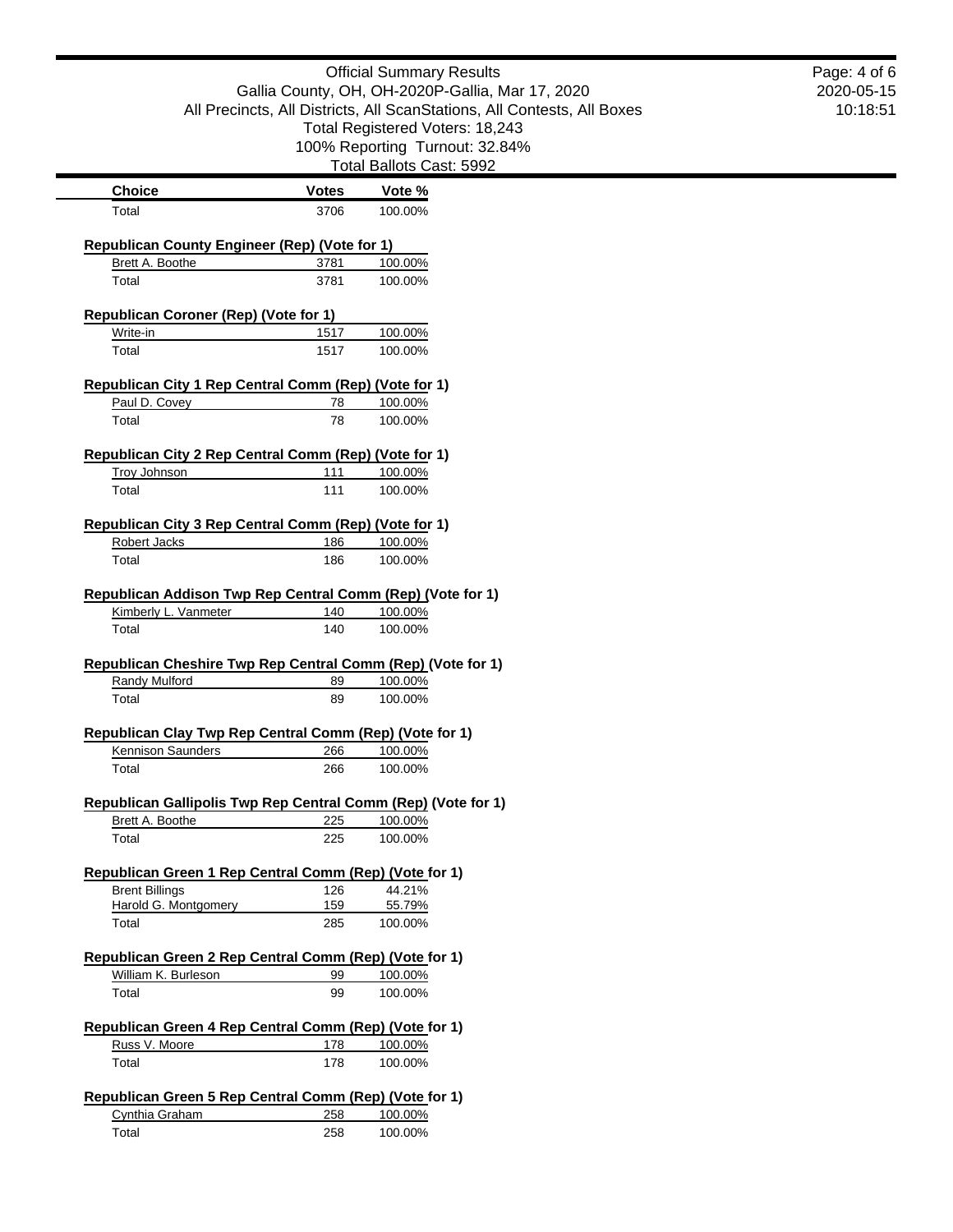|                                                                                     |              | <b>Official Summary Results</b>                                         | Page: 5 of 6 |
|-------------------------------------------------------------------------------------|--------------|-------------------------------------------------------------------------|--------------|
|                                                                                     |              | Gallia County, OH, OH-2020P-Gallia, Mar 17, 2020                        | 2020-05-15   |
|                                                                                     |              | All Precincts, All Districts, All ScanStations, All Contests, All Boxes | 10:18:51     |
|                                                                                     |              | Total Registered Voters: 18,243                                         |              |
|                                                                                     |              | 100% Reporting Turnout: 32.84%<br>Total Ballots Cast: 5992              |              |
| <b>Choice</b>                                                                       |              |                                                                         |              |
| Republican Greenfield Twp Rep Central Comm (Rep) (Vote for 1)                       | <b>Votes</b> | Vote %                                                                  |              |
| James Mac Potter                                                                    | 47           | 100.00%                                                                 |              |
| Total                                                                               | 47           | 100.00%                                                                 |              |
|                                                                                     |              |                                                                         |              |
| Republican Guyan Pct Rep Central Comm (Rep) (Vote for 1)                            |              |                                                                         |              |
| John Baker, Jr.<br>Total                                                            | 51<br>51     | 100.00%<br>100.00%                                                      |              |
|                                                                                     |              |                                                                         |              |
| Republican Guyan Twp Rep Central Comm (Rep) (Vote for 1)                            |              |                                                                         |              |
| Jeff Halley                                                                         | 196          | 100.00%                                                                 |              |
| Total                                                                               | 196          | 100.00%                                                                 |              |
| Republican Harrison Twp Rep Central Comm (Rep) (Vote for 1)                         |              |                                                                         |              |
| Charlene M. Ward                                                                    | 123          | 100.00%                                                                 |              |
| Total                                                                               | 123          | 100.00%                                                                 |              |
|                                                                                     |              |                                                                         |              |
| Republican Huntington Twp Rep Central Comm (Rep) (Vote for 1)                       |              |                                                                         |              |
| Sam G. Sowards, Jr                                                                  | 117          | 100.00%                                                                 |              |
| Total                                                                               | 117          | 100.00%                                                                 |              |
| Republican Morgan Twp Rep Central Comm (Rep) (Vote for 1)                           |              |                                                                         |              |
| <b>Molly Hash</b>                                                                   | 135          | 100.00%                                                                 |              |
| Total                                                                               | 135          | 100.00%                                                                 |              |
|                                                                                     |              |                                                                         |              |
| Republican Ohio Twp Rep Central Comm (Rep) (Vote for 1)<br>Michael D. Daines        |              |                                                                         |              |
| Total                                                                               | 133<br>133   | 100.00%<br>100.00%                                                      |              |
|                                                                                     |              |                                                                         |              |
| Republican Perry Twp Rep Central Comm (Rep) (Vote for 1)                            |              |                                                                         |              |
| James C. Blair                                                                      | 139          | 100.00%                                                                 |              |
| Total                                                                               | 139          | 100.00%                                                                 |              |
|                                                                                     |              |                                                                         |              |
| Republican Centerville Pct Rep Central Comm (Rep) (Vote for 1)<br>Connie L. Metzler | 101          | 100.00%                                                                 |              |
| Total                                                                               | 101          | 100.00%                                                                 |              |
|                                                                                     |              |                                                                         |              |
| Republican Bidwell Pct Rep Central Comm (Rep) (Vote for 1)                          |              |                                                                         |              |
| William P. Skidmore                                                                 | 102          | 100.00%                                                                 |              |
| Total                                                                               | 102          | 100.00%                                                                 |              |
| Republican Springfield 1 Rep Central Comm (Rep) (Vote for 1)                        |              |                                                                         |              |
| David W. Roush                                                                      | 132          | 100.00%                                                                 |              |
| Total                                                                               | 132          | 100.00%                                                                 |              |
|                                                                                     |              |                                                                         |              |
| Republican Springfield 2 Rep Central Comm (Rep) (Vote for 1)                        |              |                                                                         |              |
| <b>Tiffany Duncan</b>                                                               | 156          | 100.00%                                                                 |              |
| Total                                                                               | 156          | 100.00%                                                                 |              |
| Republican Walnut Twp Rep Central Comm (Rep) (Vote for 1)                           |              |                                                                         |              |
| Jay A. Carter                                                                       | 87           | 100.00%                                                                 |              |
| Total                                                                               | 87           | 100.00%                                                                 |              |
|                                                                                     |              |                                                                         |              |
| Republican Addison Pct Rep Central Comm (Rep) (Vote for 1)                          |              |                                                                         |              |
| Charla J. Whobrey                                                                   | 77           | 100.00%                                                                 |              |